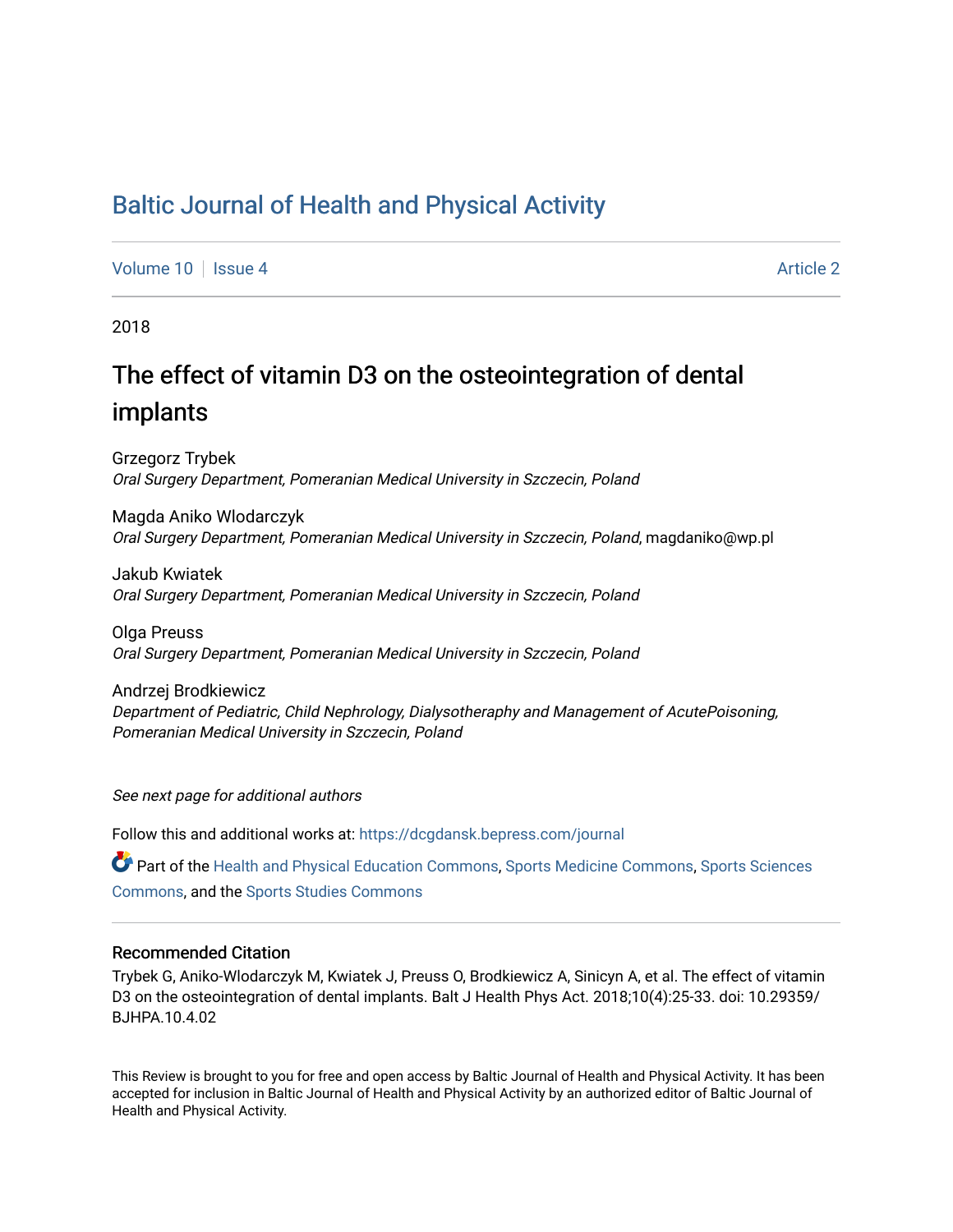## The effect of vitamin D3 on the osteointegration of dental implants

## Authors

Grzegorz Trybek, Magda Aniko Wlodarczyk, Jakub Kwiatek, Olga Preuss, Andrzej Brodkiewicz, Andrzej Sinicyn, and Anna Grzywacz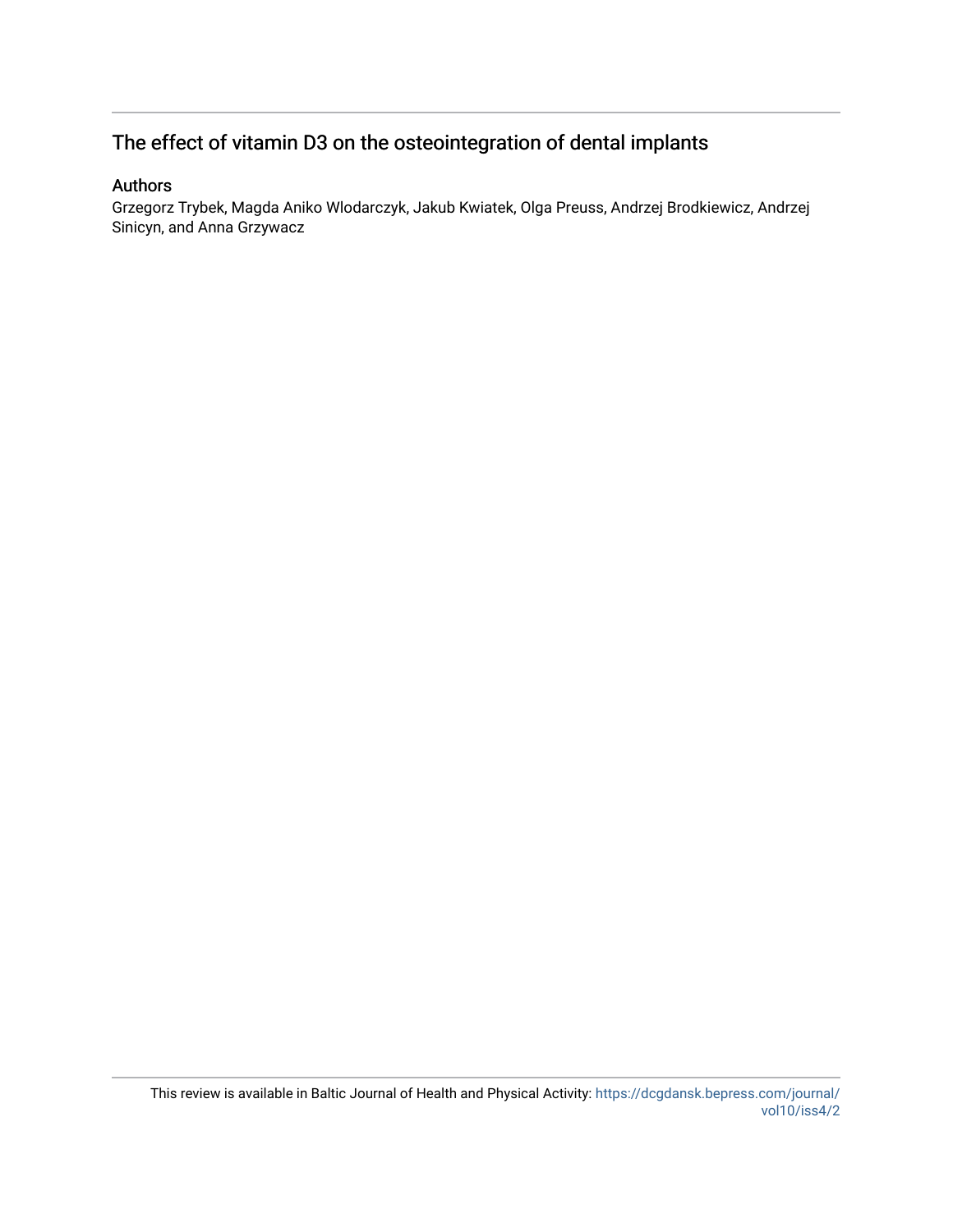#### **Authors' Contribution: A** Study Design **B** Data Collection **C** Statistical Analysis **D** Data Interpretation **E** Manuscript Preparation **F** Literature Search

**G** Funds Collection

# **The effect of vitamin D3 on the osteointegration of dental implants**

**Grzegorz Trybek1 ABDEF, Magda Aniko-Włodarczyk<sup>1</sup> BEF, Jakub Kwiatek1 AEF, Olga Preuss1 BEF, Andrzej Brodkiewicz2 DE, Andrzej Sinicyn3 DE, Anna Grzywacz4 DE**

<sup>1</sup> Oral Surgery Department, Pomeranian Medical University in Szczecin, Poland

2 Department of Pediatric, Child Nephrology, Dialysotheraphy and Management of Acute Poisoning, Pomeranian Medical University in Szczecin, Poland

<sup>3</sup> Trauma and Orthopaedic Unit, Independent Public Health Care Centre in Świdnica, Poland

4 Independent Laboratory of Health Promotion, Pomeranian Medical University in Szczecin, Poland

#### **abstract**

Dental surgeons, maxillofacial surgeons and implantologists are increasingly interested in the effects of vitamin D on bone metabolism and the immune system. The correct concentration of this prohormone potentially correlates with success at each stage of osteointegration of endosseous implants.

A review of literature related to the topic of the paper.

A suitable level of vitamin D3 is crucial from the day of surgery. It influences the modulation of the immune system – increases the production of cathelicidin and defensin, and reduces the expression of proinflammatory cytokines. It also has a positive effect on bone metabolism in osteo-suppression via the induction of osteoblasts and osteoclasts and continuous bone remodeling around the implant after prosthetic restoration.

The prevalence of low vitamin D levels in the European population leads to the conclusion that a high deficit is not a factor directly responsible for failures in the process of osteointegration.

**Key words:** vitamin D3, calcitriol, osteointegration of implants.

#### **article details**

|                              | Article statistics: Word count: 2,761; Tables: 2; Figures: 1; References: 38                                                                                                                                                                                                                                                                                                                                                                                                                                                                                                                                                                                                                                                                                                                                                                                  |  |  |
|------------------------------|---------------------------------------------------------------------------------------------------------------------------------------------------------------------------------------------------------------------------------------------------------------------------------------------------------------------------------------------------------------------------------------------------------------------------------------------------------------------------------------------------------------------------------------------------------------------------------------------------------------------------------------------------------------------------------------------------------------------------------------------------------------------------------------------------------------------------------------------------------------|--|--|
|                              | Received: September 2018; Accepted: September 2018; Published: December 2018                                                                                                                                                                                                                                                                                                                                                                                                                                                                                                                                                                                                                                                                                                                                                                                  |  |  |
|                              | Full-text PDF: http://www.balticsportscience.com                                                                                                                                                                                                                                                                                                                                                                                                                                                                                                                                                                                                                                                                                                                                                                                                              |  |  |
| Copyright                    | © Gdansk University of Physical Education and Sport, Poland                                                                                                                                                                                                                                                                                                                                                                                                                                                                                                                                                                                                                                                                                                                                                                                                   |  |  |
| Indexation:                  | Celdes, Clarivate Analytics Emerging Sources Citation Index (ESCI), CNKI Scholar (China National Knowledge<br>Infrastructure), CNPIEC, De Gruyter - IBR (International Bibliography of Reviews of Scholarly Literature in<br>the Humanities and Social Sciences), De Gruyter - IBZ (International Bibliography of Periodical Literature in<br>the Humanities and Social Sciences), DOAJ, EBSCO - Central & Eastern European Academic Source, EBSCO -<br>SPORTDiscus, EBSCO Discovery Service, Google Scholar, Index Copernicus, J-Gate, Naviga (Softweco, Primo<br>Central (ExLibris), ProQuest - Family Health, ProQuest - Health & Medical Complete, ProQuest - Illustrata: Health<br>Sciences, ProQuest - Nursing & Allied Health Source, Summon (Serials Solutions/ProQuest, TDOne (TDNet),<br>Ulrich's Periodicals Directory/ulrichsweb, WorldCat (OCLC) |  |  |
| <b>Fundina:</b>              | This research received no specific grant from any funding agency in the public, commercial, or not-for-profit<br>sectors.                                                                                                                                                                                                                                                                                                                                                                                                                                                                                                                                                                                                                                                                                                                                     |  |  |
|                              | <b>Conflict of interests:</b> Authors have declared that no competing interest exists.                                                                                                                                                                                                                                                                                                                                                                                                                                                                                                                                                                                                                                                                                                                                                                        |  |  |
| <b>Corresponding author:</b> | Corresponding author: Dr. Magda Aniko-Włodarczyk; Zakład Chirurgii Stomatologicznej Pomorskiego Uniwersytetu<br>Medycznego w Szczecinie; Al. Powstańców Wlkp. 72/18 70-111 Szczecin; e-mail: magdaniko@wp.pl; phone no.:<br>$+4891466-17-36$ .                                                                                                                                                                                                                                                                                                                                                                                                                                                                                                                                                                                                                |  |  |
| <b>Open Access License:</b>  | This is an open access article distributed under the terms of the Creative Commons Attribution-Non-commercial<br>4.0 International (http://creativecommons.org/licenses/by-nc/4.0/), which permits use, distribution, and<br>reproduction in any medium, provided the original work is properly cited, the use is non-commercial and is<br>otherwise in compliance with the license.                                                                                                                                                                                                                                                                                                                                                                                                                                                                          |  |  |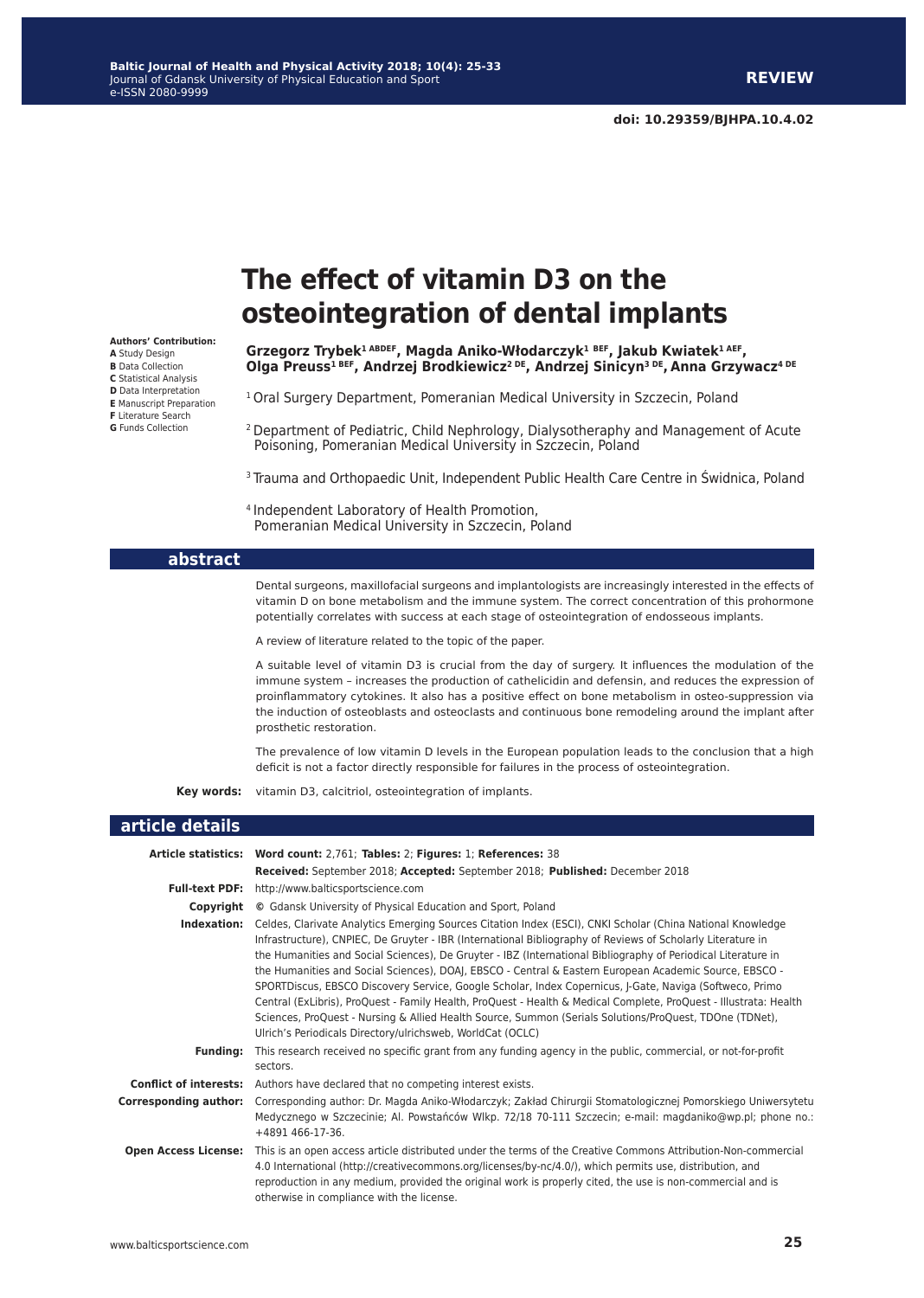## **introduction**

Vitamin D3 was discovered in 1919 by Mellanbe, who for the first time showed that nutritional deficiencies can affect the occurrence of rickets [1]. A hundred years earlier, Polish researcher Jędrzej Śniadecki noticed that children living in urban areas, where extensive air pollution and narrow streets limited the access to sunlight, were more likely to suffer from rickets. He recommended exposure of the children's bodies to direct sunlight as the best method of preventing and treating this disease [2,3].

Along with vitamins A, E and K, vitamin D belongs to a group of four fat– soluble vitamins. Due to its properties and effect on more than 200 genes, it is now considered to be a steroid hormone with an auto- and paracrine action [4]. In addition to the most obvious function, i.e. regulation of calcium homeostasis and bone metabolism, it also affects the proliferation and differentiation of cells, the immune system, the nervous system, insulin secretion, and regulation of blood pressure.

Vitamin D is the name used for two biologically active compounds that differ in structure:

- vitamin D3 (cholecalciferol) synthesized in the skin under the influence of UVB radiation on 7-dehydrocholesterol in animal organisms,
- vitamin D2 (ergocalciferol) found in plants and fungi [5].



Fig. 1. The metabolic pathway of vitamin D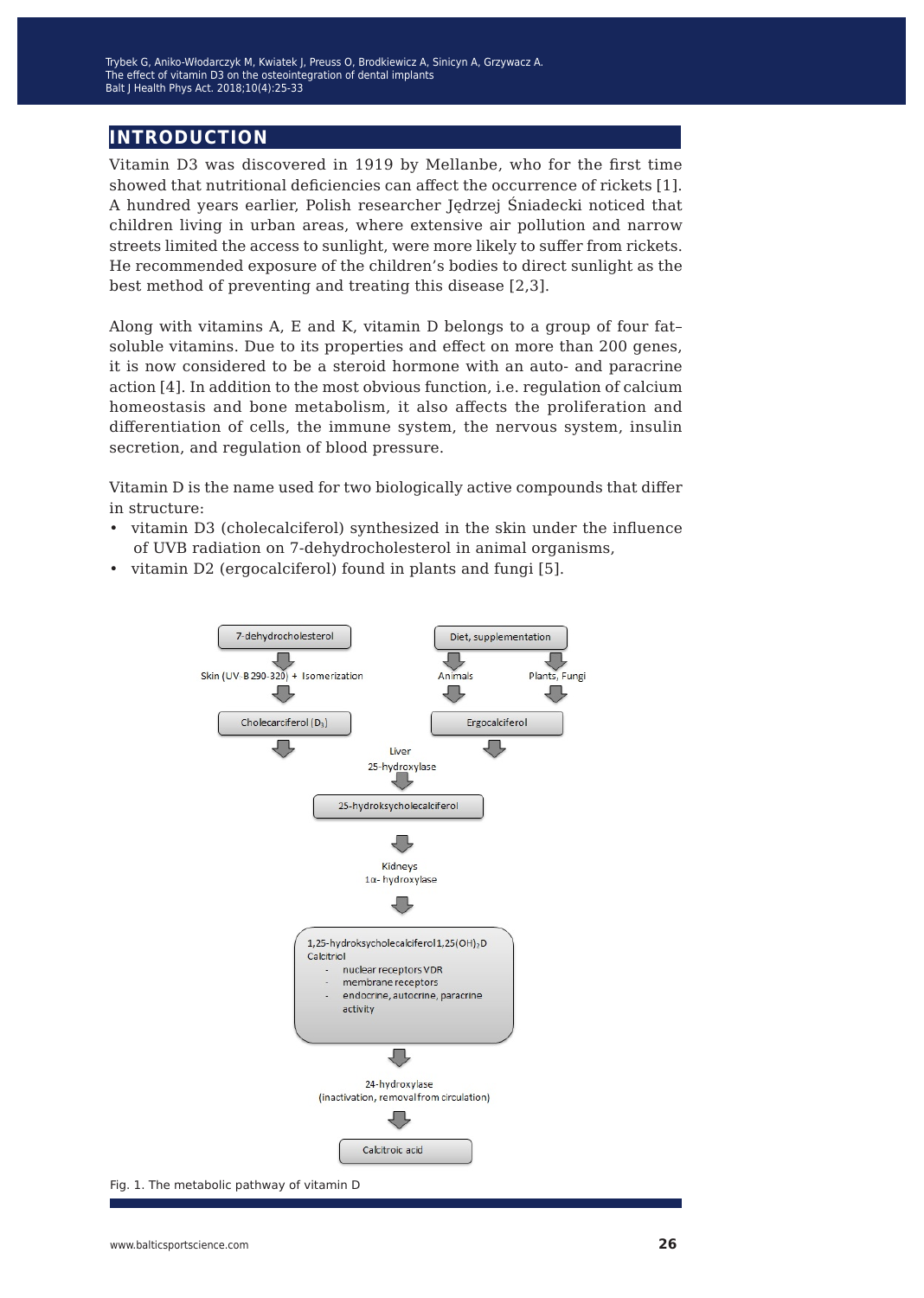## **material and methods**

The sources of the articles used in this manuscript were the PubMed database and Google Scholar. The effect of Vitamin D3 on the osteointegration of dental implants was searched. The key words used to search the PubMed and Google Scholar browsers included vitamin D3, calcitriol, osteointegration of implants. The work uses articles published in English and Polish.

Socio-demographic characteristics of all subjects and their families, their parents' education status, and their sibling's leisure activities were recorded. Information regarding the disability of the sibling of the study group was also noted. Physical fitness level, physical activity level, psychosocial status and quality of life of the included adolescents were then assessed.

### **the role of vitamin d**

Vitamin D is supplied to the human body along with food products (mainly fatty fish) and through synthesis in the skin. The key role here is played by UVB radiation (230−320 nm), with 295−300 nm (also referred to as UVD) considered the optimal wavelength range. This range of radiation is absorbed by the keratinocytes of the spinous layer and the basal epidermis, where the concentration of 7-dehydrocholesterol, the vitamin D precursor, is the highest. Due to the often limited supply of vitamin D in the diet, approx. 90% of its concentration is vitamin D derived from skin synthesis [5,6].

7-dehydrocholesterol is hydroxylated twice:

- first in the liver to 25-hydroxycholecalciferol D,
- then in the kidneys to the active form, 1,25-dihydroxycholecalciferol (also known as calcitriol). Thus, the process of vitamin D activation takes place in two stages. 1-alpha hydroxylation (renal hydroxylation) also occurs in monocytes, parathyroid cells, lungs, large intestine, mammary gland and prostate [1].

The transport of vitamin D in the body takes place with participation of the VDBP transport protein (vitamin D binding protein) belonging to the plasma gamma-globulin fraction [7]. Until the enzymatic conversion (hydroxylation), vitamin D is treated as a prohormone, and its hydroxylated derivatives 25(OH)D and 1,25(OH)<sub>2</sub>D as hormones. Epidemiological studies have shown that the level of supply in the body with vitamin D is best reflected by the concentration of 25(OH)D [8]. Its concentration is given in nanograms per milliliter or in nanomoles per liter (1ng/ml = 2.5 nmol/l).

According to the hormonal theory of vitamin D, regulation of the level of  $1,25(OH)$ <sub>,</sub>D is based on the principle of negative feedback and takes place in two ways. First,  $1,25(OH)$ , D stimulates the synthesis of 24-hydroxylase, inactivating 1,25-dihydroxyvitamin D and 25-hydroxyvitamin D to biologically inactive calcitric acid, which is then removed in the bile [1]. Second, calcitriol regulates the secretion of parathormone (PTH), the parathyroid hormone responsible for the release of calcium from the bone in response to an insufficient concentration in peripheral blood. Sufficiently high levels of calcitriol in the body inhibit PTH synthesis at the genetic level. Thus, indirectly, through the inhibitory effect of vitamin D on PTH, hydroxylase activity is also regulated by an elevated concentration of  $Ca^{2+}$  in serum.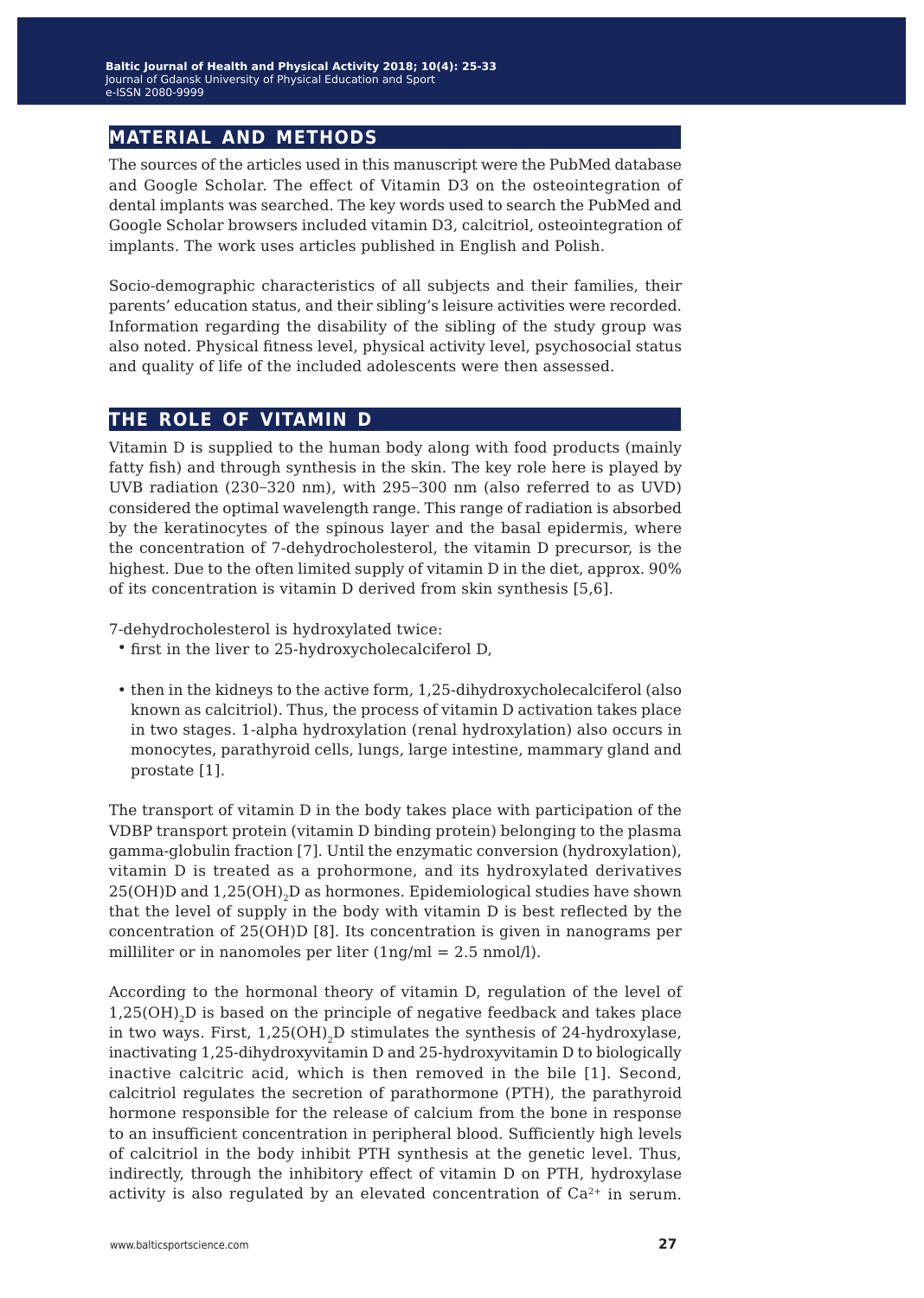However, regulation of the activity of hydroxylases with the participation of phosphate ions takes place regardless of the parathyroid hormone [9].

It is estimated that in Poland, adequate skin synthesis of vitamin D in humans occurs only in the period from April to September, assuming an exposure of 18% of the body surface area to sunlight (minimum 15 minutes a day in the 10am–3pm interval) and the absence of protective filters [10]. Therefore, it seems reasonable to routinely assess the blood levels of vitamin D in the Polish population and include supplementation in case of deficiency. The measure of vitamin D3 supply is the concentration of 25(OH)D in blood (Table 1).

| 25(OH)D LEVEL | CATEGORY            | <b>CLINICAL SYMPTOMS</b>                                                                                                                                             |
|---------------|---------------------|----------------------------------------------------------------------------------------------------------------------------------------------------------------------|
| $0-10$ ng/ml  | Heavy deficiency    | Secondary hyperparathyroidism, impaired<br>calcium absorption, osteoporosis, osteomalacia                                                                            |
| $10-20$ ng/ml | Moderate deficiency | Elevated PTH levels, reduced calcium intestinal<br>absorption, reduced bone mineral density.<br>Slightly elevated PTH levels, low vitamin D<br>resources in the body |
| 20-30 ng/ml   | Light deficiency    | Slightly elevated PTH levels, low vitamin D<br>resources in the body                                                                                                 |
| 30-50 ng/ml   | Recommended level   | No disorders associated with vitamin D                                                                                                                               |
| $>100$ ng/ml  | <b>Toxic level</b>  | Hypercalcemia, hypercalciuria                                                                                                                                        |
|               |                     |                                                                                                                                                                      |

Table 1. Vitamin D supplementation based on the concentration of 25(OH)D in serum

*Source: Guidelines of the Polish Society of Endocrinology for 2017.*

Supplementing a deficiency of vitamin D at therapeutic doses, in the light of the latest guidelines for adults, should range from 4000 to 10,000 IU/24 h or 30,000−60,000 IU per week. Treatment is based on the analysis of laboratory measurements of blood 25(OH)D levels. The therapeutic dose should be applied for a period of 3 to 6 months. The first check-up should be performed after 6 weeks from the start of treatment and if its objectives have not been met, treatment should be continued [11]. The protocol of vitamin D supplementation depending on the serum concentration of 25(OH)D after 6 weeks of treatment is presented in Table 2.

Table 2. Supplementation with vitamin D3 depending on the concentration of 25(OH)D in serum after 6 weeks of therapy.

| 25(OH)D LEVEL | ACTION FOR CONSIDERATION                                                                         |
|---------------|--------------------------------------------------------------------------------------------------|
| $0-20$ ng/ml  | Deficiency therapy                                                                               |
| 20-30 ng/ml   | Increasing/sustaining vitamin D supplementation                                                  |
| 30-50 ng/ml   | Sustaining vitamin D supplementation                                                             |
| 50-100 ng/ml  | Sustaining/lowering vitamin D supplementation                                                    |
| $>100$ ng/ml  | Withdrawal of vitamin D supplementation<br>until the optimal concentration of 25(OH)D is reached |
| $>200$ ng/ml  | Treatment of potential toxic effects                                                             |

According to the guidelines of the American Endocrine Society and the recommendations of the Team of Experts of the Polish Society of Endocrinology, serum levels of 25(OH)D below 30 ng/ml indicate a vitamin D deficiency [12].

A number of factors are mentioned as the causes of vitamin D deficiency. One of the most important is low skin synthesis due to insufficient exposure to sunlight. This can be related to the place of residence, using sunblock creams,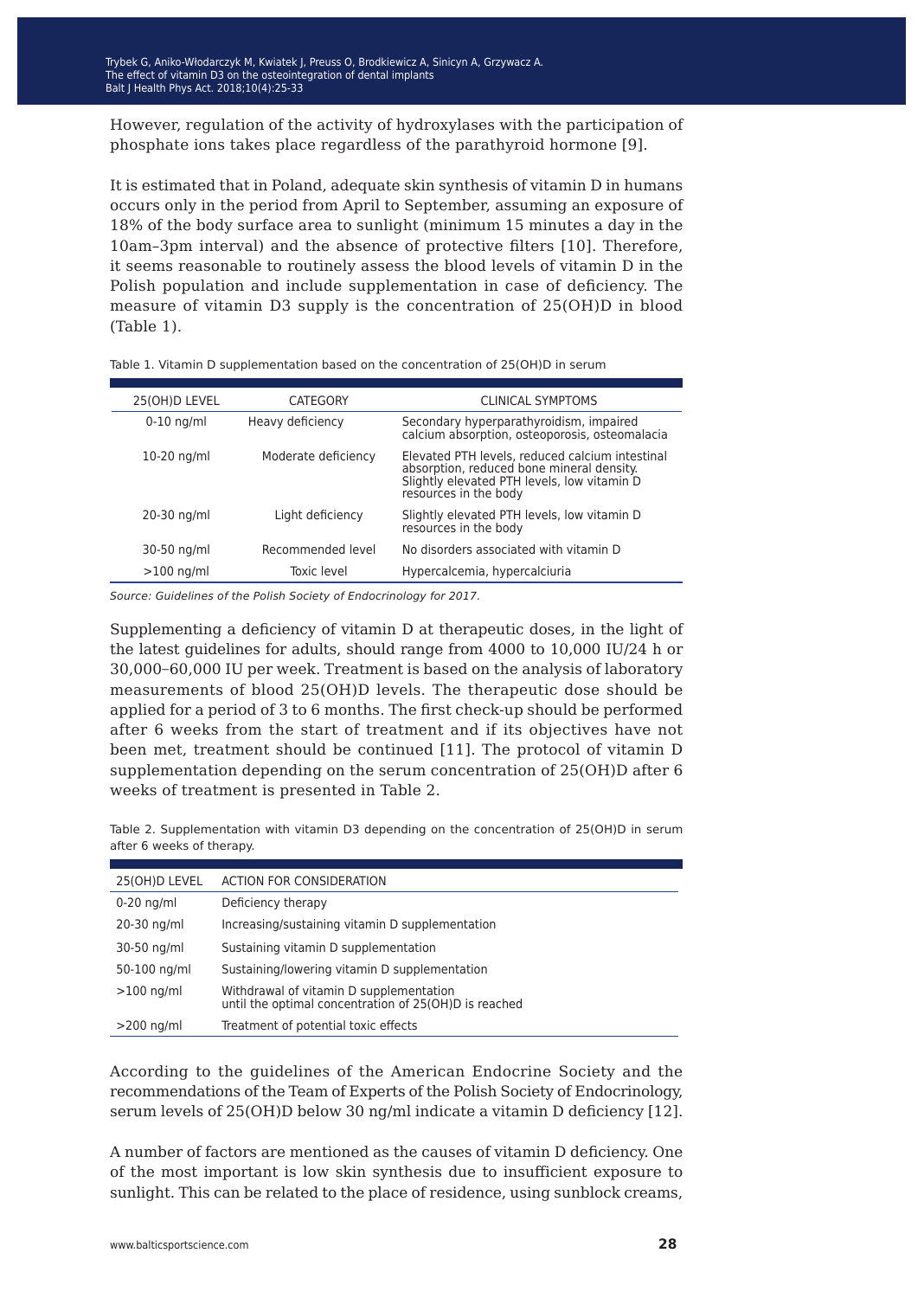dark skin pigmentation, long-term stay in darkened rooms or cultural customs of covering the body, e.g. Arabian countries and India [13]. Other factors that cause vitamin D deficiency include inadequate supplementation, liver failure resulting in a reduced synthesis of 25(OH)D, renal failure causing a reduced synthesis of  $1,25(OH)_{2}D$  and weak absorption of vitamin D caused by Crohn's disease, cystic fibrosis and celiac disease after surgical treatment of the gastrointestinal tract, e.g. the intestines or stomach. A reduced level of vitamin D may also be a consequence of obesity and associated sequestration of vitamin D in the adipose tissue. Demand for vitamin D also changes depending on the season and age, and highlights the need for increased supplementation in the autumn and winter as well as in later adult age [14]. Currently, according to epidemiological studies, vitamin D deficiency is common among both residents of Poland and the rest of Central Europe [12].

Undoubtedly, the most-known and studied function of calcitriol is its effect on calcium and phosphate homeostasis. Vitamin D deficiency results in bone and cartilage mineralization, resulting in rickets in children and osteomalacia in adults. Thanks to dynamic research in recent years, we have managed to define the effect of vitamin D on other tissues in which its active metabolite  $1,25(OH),D$  binds to vitamin D receptor (VDR) present in most cells and tissues of the human body [15, 16]. The discovery of the widespread presence of VDR indicates the very wide range of vitamin D activity. Some cells, such as macrophages or keratinocytes, also have the ability to perform topical extra-regional synthesis of  $1,25(OH),D$ . Local complexes  $1,25(OH),D$ -VDR are responsible for the activation of over 200 genes affecting a number of major metabolic pathways. VDR works as a transcription factor and its activation occurs via a ligand – calcitriol. The VDR molecule plays the role of a gene transcription regulator, and the change in its spatial conformation allows binding to the promoters of the vitamin D-dependent genes [17].

Vitamin D is currently a very 'hot' topic in biology, biotechnology and medicine due to its broad role in metabolic processes that extend beyond bone tissue. In experimental, molecular and epidemiological studies, calcitriol has been shown to exert:

- modulation of cell growth and differentiation anti-proliferative function, effect on cell differentiation;
- inhibition of angiogenesis and renin secretion;
- increase in the production of cathelicidin and defensin;
- modulation of lymphocyte activity and reduced production of antiinflammatory cytokines;
- improved production / secretion of insulin [16, 18].

The classical roles of vitamin D, namely the regulation of bone metabolism and immunomodulation, are of particular importance for the osteointegration of implants.

### **the role of vitamin d in the osteointegration of intraosseous implants**

The success of implantation depends on the course of osteointegration, i.e. the functional and direct structural connection between the structured live bone and the surface of the implant carrying functional loads [19].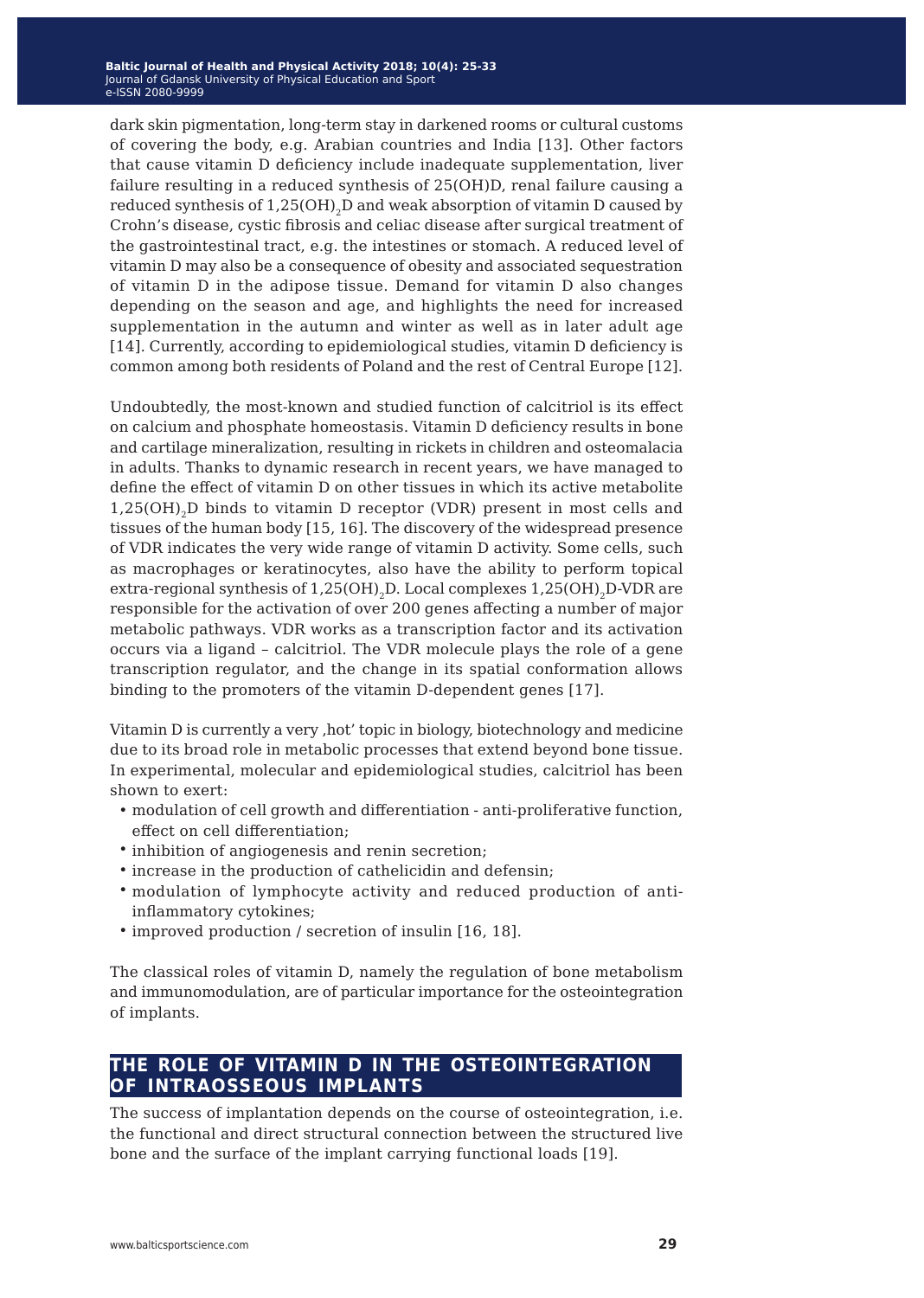Modern dentistry is increasingly based on the implantological rehabilitation of the masticatory system [20]. Most commonly used are titanium intraosseous implants whose biocompatible surface permits a persistent connection between the living bone tissue and the implant. The implantation procedure results in the formation of a post-operative wound within the soft and hard tissues. The relationship between the implant and the surrounding tissue is a continuous and dynamic process [21, 22].

In order to better understand the influence of vitamin D on the osteointegration of implants, its function can be divided into three phases that differ in terms of changes occurring in the tissues:

- wound healing period (up to a week after implantation),
- period of implant integration with bone tissue (from 1 to 3 months after implantation),
- period of stabilization and functional load of the implant with prosthetic reconstruction (from 3 to 6 months after the procedure).

At each stage, the activity of vitamin D is extremely important. In the first phase, the main goal is to heal the wound. Here, the influence of vitamin D is particularly important via a number of processes in the immune system, as shown by studies conducted over the last 20 years. Calcitriol plays an immunomodulatory role, stimulating innate and acquired responses. The innate immunity is modified by enhancing the function of macrophages, by intensifying chemotaxis and phagocytosis and by producing peptides such as cathelicidins and defensins. These natural antibiotics have a broad spectrum of bactericidal, antifungal and antiviral effects and are considered to be effector molecules, being one of the oldest evolutionary defense mechanisms. The role of  $1,25(OH),D$  in the induction of their production consists in binding to receptors in the genes coding for these peptides. The regulation of the production of cathelicidin and defensin through vitamin D is thus carried out at the genomic level. Vitamin D induced immune proteins can be found in monocytes, NK cells, mast cells, B lymphocytes, as well as intestinal enterocytes, epithelial cells and keratinocytes [23−26]. In studies on tuberculosis infection, it was confirmed that at low serum concentrations of 25(OH)D, i.e. below 20 ng/mL, macrophages and monocytes do not have the ability to initiate an innate immune response [27].

The immunomodulatory role of vitamin D also consists in stimulating the acquired response. Present in cells of the immune system, among others in macrophages, 1-alpha-hydroxylase participates in the local synthesis of calcitriol, which in turn enhances the antimicrobial function of these cells and also stimulates the action of interferon [28]. Studies have also shown the effect of calcitriol on the transformation of T lymphocytes from the Th1 phenotype to Th2 and a calcitriol induced decrease in the production of interleukin 2 (IL-2) resulting in the increased production of interleukin 4 (IL-4) [29]. Furthermore, the action of calcitriol in dendritic cells reduces their ability to present antigen, which in turn reduces allergic reactions [24].

The first period after implant surgery also crucially depends on the role of vitamin D in the induction of anti-inflammatory cytokines and a reduction in the level of proinflammatory cytokines, thus reducing the body's response to surgical intervention [30]. Susceptibility to bacterial and viral infections has been clearly established In patients with chronic kidney disease and a deficient concentration of 25(OH)D in the blood. This indicates a clinically important role of vitamin D in the body's immune function [31].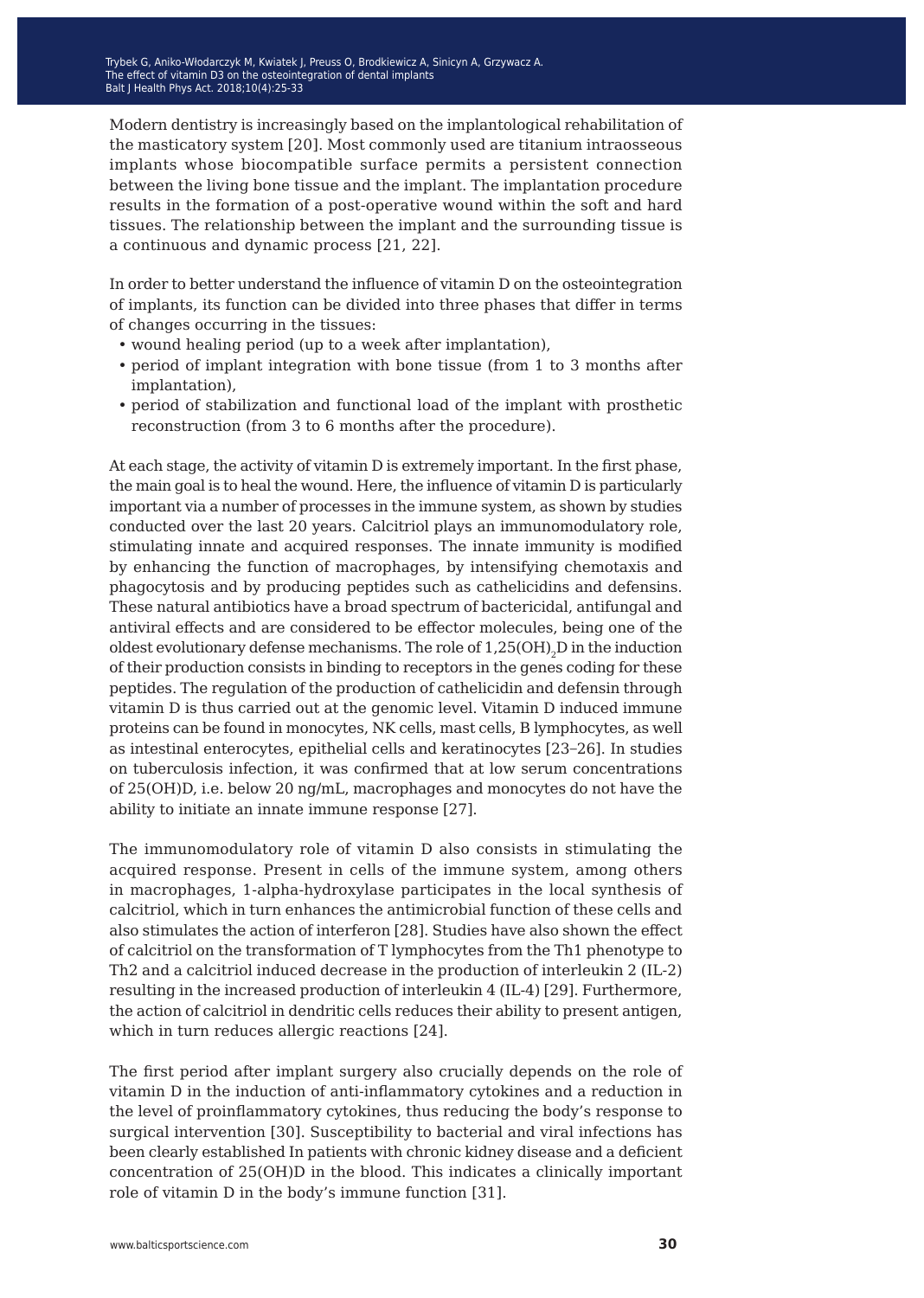During osteointegration of the implant, an adequate concentration of vitamin D is desirable due to the intensive processes of resorption and osteogenesis. Over the following few months, changes in the bone tissue lead to a direct connection of the implant with the bone.

The influence of vitamin D on the bone tissue depends on the regulation of the calcium and phosphate balance in the body. Maintaining an adequate level of calcium and phosphorus ions in the bone tissue as well as in extracellular fluid is necessary for proper bone and tooth mineralization. The function of vitamin D is primarily to intensify the active absorption of these ions in the intestine, which takes place in two ways. It directly involves the modification of the phospholipid membrane structure in the cells of enterocytes without the receptor participation. Such local modification increases its permeability to calcium ions [17]. The indirect mechanism of the action of vitamin D depends on the activating genes responsible for the synthesis of calcium binding protein – CaBP. This activation results in the synthesis of these de novo proteins and enables more efficient absorption of calcium ions from the intestines [32].

Reduced blood calcium, hypocalcemia, stimulates the secretion of the parathyroid hormone, which works by enhancing calcium resorption from the bones. This results in osteomalacia or osteoporosis [17]. Hence the regulatory role of vitamin D in calcium economy is extremely important. During osteointegration, calcitriol affects the processes of activation and differentiation of osteoblasts and osteoclasts. Vitamin D has also been found to be essential for the maturation and proper functioning of bone cells by the production of a factor stimulating osteoclast precursor fusion and stimulation of osteoblast differentiation. Vitamin D also increases osteoid mineralization [33]. This mechanism also plays an important role in the stabilization phase of the implant, after stabilization is achieved by loading it with a prosthetic crown. An adequate concentration of vitamin D is necessary for the maintenance of bone homeostasis, and hence the functional balance of osteoblasts and osteoclasts, as well as in the regulation of hormonal calcium-phosphate metabolism.

Of particular note is the function of vitamin D in reducing inflammation around the implant and local induction of immune cells by the production of 1-alpha-hydroxylase by monocytes [25]. According to current knowledge, the regulatory role of vitamin D is important in the process of tissue healing after implantation at all its stages [34].

Based on available literature, it can be concluded that there is a relationship between vitamin D concentration and the process of osteointegration of dental implants. These studies have been confirmed so far on animal models. Analyses conducted on rodent cultures also showed a relationship between vitamin D supplementation and increased bone contact with the implant, as well as impaired implant-to-bone integration in rats with a decreased vitamin D level [35, 36].

## **conclusions**

Vitamin D affects various stages of osteointegration of intraosseous implants. It has become an important field of knowledge in dental surgery and implantology through its role in the metabolism of the bone tissue and the immune system and has become a topic of interest in dental surgery and implantology. Considering the high percentage of patients with vitamin D deficiency, it seems appropriate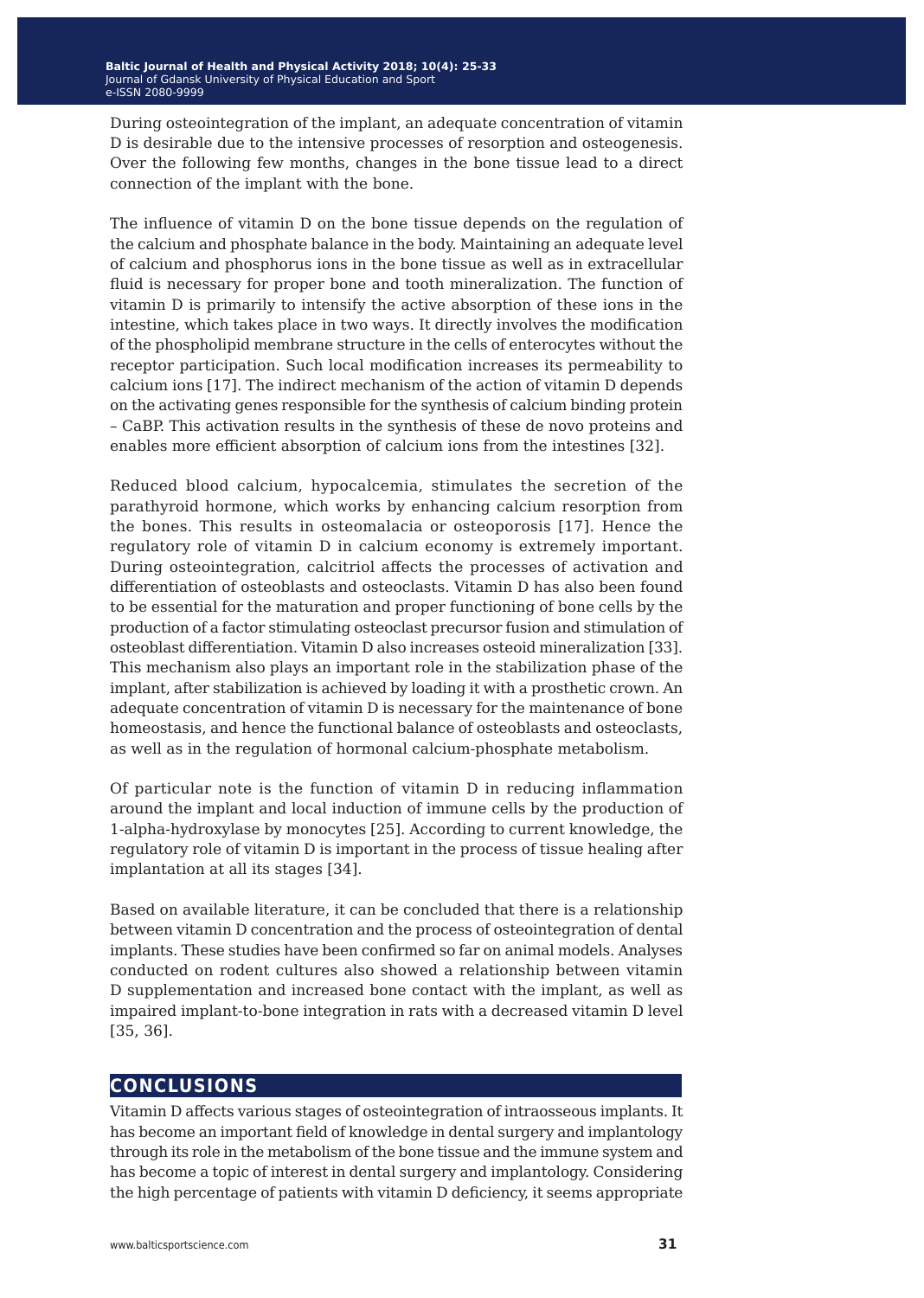Irybek G, Aniko-Włodarczyk M, Kwiatek J, Preuss O, Brodkiewicz A, Sinicyn A, Grzywacz A.<br>— The effect of vitamin D3 on the osteointegration of dental implants  $\overline{a}$ Balt J Health Phys Act. 2018;10(4):25-33

to determine blood levels of 25(OH)D before implantation and apply possible supplementation [37]. The prevalence of low vitamin D levels in the European population leads to the conclusion that a high deficit is not a factor directly responsible for failures in the process of osteointegration. Nevertheless, its synergistic effect with other risk factors seems to be well documented [38]. To sum up, a review of literature shows that there is a need for further research on the correlation between the osteointegration of implants and the concentration levels of 25(OH)D and to create a protocol of conduct when a deficit has been determined.

### **references**

- [1] Napiórkowska L, Franek E. Rola oznaczania witaminy D w praktyce klinicznej [The role of vitamin D in clinical practice]. Chor Serca Naczyń. 2009;6(4):203–210. Polish.
- [2] Mangano F, Mortellaro C, Mangano N, Mangano C. Is low serum vitamin d associated with early dental implant failure? A retrospective evaluation on 1625 implants placed in 822 patients. Mediators Inflamm. 2016;<https://doi.org/10.1155/2016/5319718>
- [3] Wiecha J. Droga pod słońce. Wczesna historia witaminy D [Road to the sun. Early history of vitamin D]. Wiad Chem. 2012;66(7-8):671-96. Polish.
- [4] Gaber M, Saleh M, Fahmy M, Elba G. Evaluation of the effect of cholecalciferol on titanium implant osseointegration (an experimental study). Alexandria Dent J. 2015;40:33-39.
- [5] Zhang R, Naughton DP. Vitamin D in health and disease: Current perspectives. Nutr J. 2010;9:1-13. <https://doi.org/10.1186/1475-2891-9-65>
- [6] Myszka M, Klinger M. Immunomodulacyjne działanie witaminy D [Immunomodulatory effect of vitamin D]. Post Hig. 2014;68:865-878. Polish. <https://doi.org/10.5604/17322693.1110168>
- [7] Pełczyńska M, Jaroszewicz I, Świtalska M, Opolski A. Właściwości biologiczne kalcytriolu i jego nowych analogów − potencjalne zastosowania terapeutyczne [Biological properties of calcitriol and its new analogues - potential therapeutic applications]. Post Hig. 2005;59:129-139. Polish.
- [8] Bartoszewicz Z, Kondracka A, Bednarczuk T. Wysoka trwałość 25-hydroksy-witaminy D w próbkach surowicy przetrzymywanych w różnych warunkach podczas rutynowo wykonywanych pomiarów immunochemicznych [High stability of 25-hydroxy-vitamin D in serum samples held in various conditions during routine immunochemical measurements]. J Lab Diagnost. 2012;48(3):299-302. Polish.
- [9] Gruber B. Fenomen witaminy D [Vitamin D phenomenon]. Post Hig. 2015; 69: 127-139. Polish.
- [10] Żukowska-Szczechowska E, Kiszka B. Niedobór witaminy D rozpoznawanie i postępowanie w celu redukcji ryzyka sercowo – naczyniowego u chorych na cukrzycę [Vitamin D deficiency - recognition and management of cardiovascular risk reduction in patients with diabetes]. For Zab Metab. 2011; 2(2):151-157. Polish.
- [11] Lorenc R, Głuszko P, Karczmarewicz E. Zalecenia postępowania diagnostycznego i leczniczego w osteoporozie. Aktualizacja. [Updated recommendations for diagnostic and therapeutic procedures in osteoporosis]. Med Prakt. 2013;1:10-14. Polish.
- [12] Płudowski P, Karczmarewicz E, Bayer M, et al. Practical guidelines for the supplementation of vitamin D and the treatment of deficits in Central Europe − Recommended vitamin D intakes in the general population and groups at risk of vitamin D deficiency. Endokrynol Pol. 2013;64:319-327. [https://doi.](https://doi.org/10.5603/EP.2013.0012) [org/10.5603/EP.2013.0012](https://doi.org/10.5603/EP.2013.0012)
- [13] Pawlak J, Doboszyńska A. Witamina D w chorobach alergicznych [Vitamin D in allergic diseases]. Post Hig. 2014;68:1152-1170. Polish.<https://doi.org/10.5604/17322693.1120992>
- [14] Jasik A, Tałałaj M, Paczyńska M, Walicka M, Wąsowski M, Marcinowska-Suchowierska E. Witamina D i osteoporoza [Vitamin D and osteoporosis]. Post Nauk Med 2008;1:8-13. Polish.
- [15] Bouillon R, Okamura WH, Norman AW. Structure-function relationships in the vitamin D endocrine system. Endocrine Rev. 1995;16:200-257. <https://doi.org/10.1210/edrv-16-2-200>
- [16] Misiorowski W, Misiorowska J, Dębski R, Głuszko P, Tłustochowicz W, Zgliczyński W, Stanowisko zespołu ekspertów w sprawie stosowania wysokich dawek witaminy D w zapobieganiu i leczeniu jej niedoboru, Med Dypl. 2017; 8: 1-8.
- [17] Perzanowska-Brzeszkiewicz K, Marcinowska-Suchowierska E. Witamina D a choroby przewodu pokarmowego [Vitamin D and gastrointestinal diseases]. Post Nauk Med. 2012;3:247-251. Polish.
- [18] Respondek M, Pudło H. Znaczenie witaminy D w występowaniu wybranych schorzeń [The importance of vitamin D in the occurrence of selected diseases]. J Educ Health Sport. 2016;6(9):653-663. Polish.
- [19] Reddy VK. Ossteointegration. Int Dent Med J Adv Res. 2015;1:1-7.
- [20] Bencharit S, Schardt-Sacco D, Border MB, Barbaro CP. Full mouth rehabilitation with implantsupported prostheses for severe periodontitis. A case report. Open Dent J. 2010;4:165-171. [https://](https://doi.org/10.2174/1874210601004010165) [doi.org/10.2174/1874210601004010165](https://doi.org/10.2174/1874210601004010165)
- [21] Pihut M, Wiśniewska G. Zagadnienia biokopatybilności i osteointegracji we współczesnej protetyce [Biocompatibility and osteointegration in modern prosthetics]. Prot Stom. 1996;46(1):28-32. Polish.
- [22] Mierzejewska ŻA. Biokopatybilności i osteointegracja implantów metalicznych [Biocompatibility and osteointegration of metallic implants]. In: Nowoczesne trendy w medycynie [Modern trends in medicine]. Fundacja Na Rzecz Promocji Nauki i Rozwoju TYGIEL, 2015, 45-54. Polish.